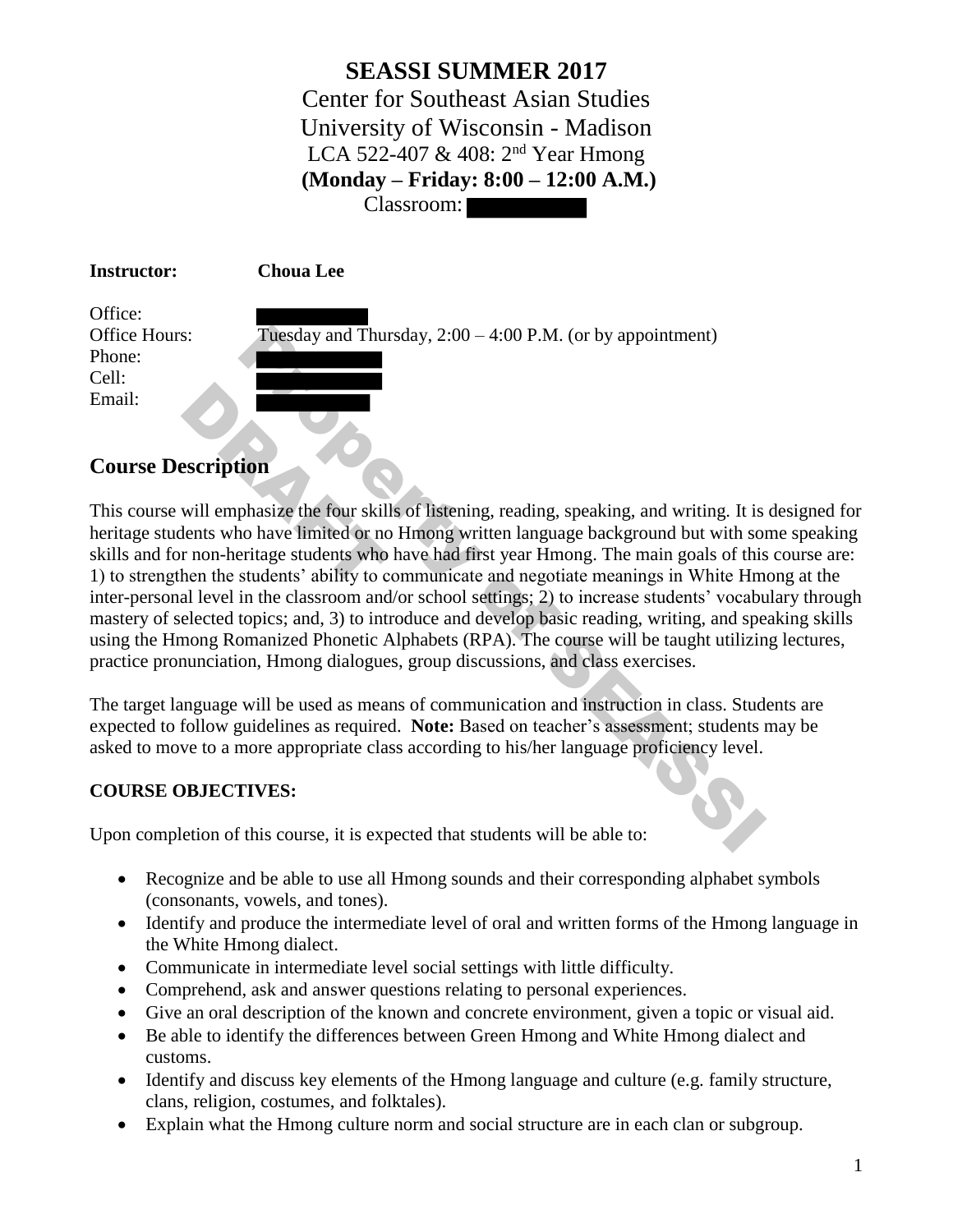Identify certain types of the Hmong traditional songs (from which region or subgroup of the Hmong).

## **REQUIRED TEXTS:**

You will need the following books for the course.

- 1. Hmong Supplemental Language and Cultures of Asia 407
- 2. Phau Ntawv Kawm Hmoob Xyoo 2
- 3. Hmoob Lub Neej Kev Ua Noj Ua Haus
- 4. Supplemental handouts (supplied by the instructor; not on reserve)

## **RECOMMENDED BOOK:**

- 1. Yuepheng Xiong, *English-Hmong/Hmong-English Dictionary* [Order from Hmong ABC Store: www.hmongabc.com]
- 2. Hmong Online Dictionary: *http://www.hmongdictionary.com*
- 3. English Hmong Glossary *online texts folder*
- 4. Languages and Cultures of Asia 307 Vocabs Book; *online texts folder*

# *The required course packet is available at Social Science Copy Center, compared to the compared or all or all or . Students are advised to acquire the texts as soon as possible.*  Store: www.hmongabc.com<br>lg Online Dictionary: <u>http://</u><br>hh – Hmong Glossary – <u>onli.</u><br>lages and Cultures of Asia 3<br>d course packet is available<br>Students are advised to ace

#### **GRADING**

| RECOMMENDED BOOK:                  |                                                                                                                                                                                                                                                                                                                          |  |
|------------------------------------|--------------------------------------------------------------------------------------------------------------------------------------------------------------------------------------------------------------------------------------------------------------------------------------------------------------------------|--|
|                                    | 1. Yuepheng Xiong, <i>English-Hmong/Hmong-English Dictionary</i> [Order from Hmong<br>ABC Store: www.hmongabc.com]<br>2. Hmong Online Dictionary: http://www.hmongdictionary.com<br>3. English - Hmong Glossary - online texts folder<br>4. Languages and Cultures of Asia 307 – Vocabs Book; <i>online texts folder</i> |  |
|                                    | The required course packet is available at Social Science Copy Center,                                                                                                                                                                                                                                                   |  |
|                                    | . Students are advised to acquire the texts as soon as possible.                                                                                                                                                                                                                                                         |  |
| <b>GRADING</b>                     |                                                                                                                                                                                                                                                                                                                          |  |
| Participation                      | 20%                                                                                                                                                                                                                                                                                                                      |  |
|                                    | 15%<br>Journal & Homework Assignments                                                                                                                                                                                                                                                                                    |  |
| Quizzes                            | 15%                                                                                                                                                                                                                                                                                                                      |  |
| Projects                           | 20%                                                                                                                                                                                                                                                                                                                      |  |
|                                    | 15%<br>Mid-Term Exam (Oral & Written)                                                                                                                                                                                                                                                                                    |  |
| 15%<br>Final Exam (Oral & Written) |                                                                                                                                                                                                                                                                                                                          |  |
|                                    |                                                                                                                                                                                                                                                                                                                          |  |
| A                                  | 92-100%                                                                                                                                                                                                                                                                                                                  |  |
| A/B                                | 89-91%                                                                                                                                                                                                                                                                                                                   |  |
| B                                  | 82-88%                                                                                                                                                                                                                                                                                                                   |  |
| B/C                                | SS<br>79-81%                                                                                                                                                                                                                                                                                                             |  |
| $\mathsf{C}$                       | 70-78%                                                                                                                                                                                                                                                                                                                   |  |
| D                                  | 60-69%                                                                                                                                                                                                                                                                                                                   |  |

## **PARTICIPATION:**

D 60-69% F 59 and below

Participation is weighed heavily in this course. Since you cannot participate without being present in the classroom, attendance is extremely crucial. Three tardies and/or unexcused early leaves constitute one day of absence. *Four days of unexcused absences will bring your grade down one letter grade.* **Note:** You will not be allowed to make up quizzes or tests (**including mid-term and final exams**) given during the days or times when you are tardy, leaving early, or absent unexcused from the classroom.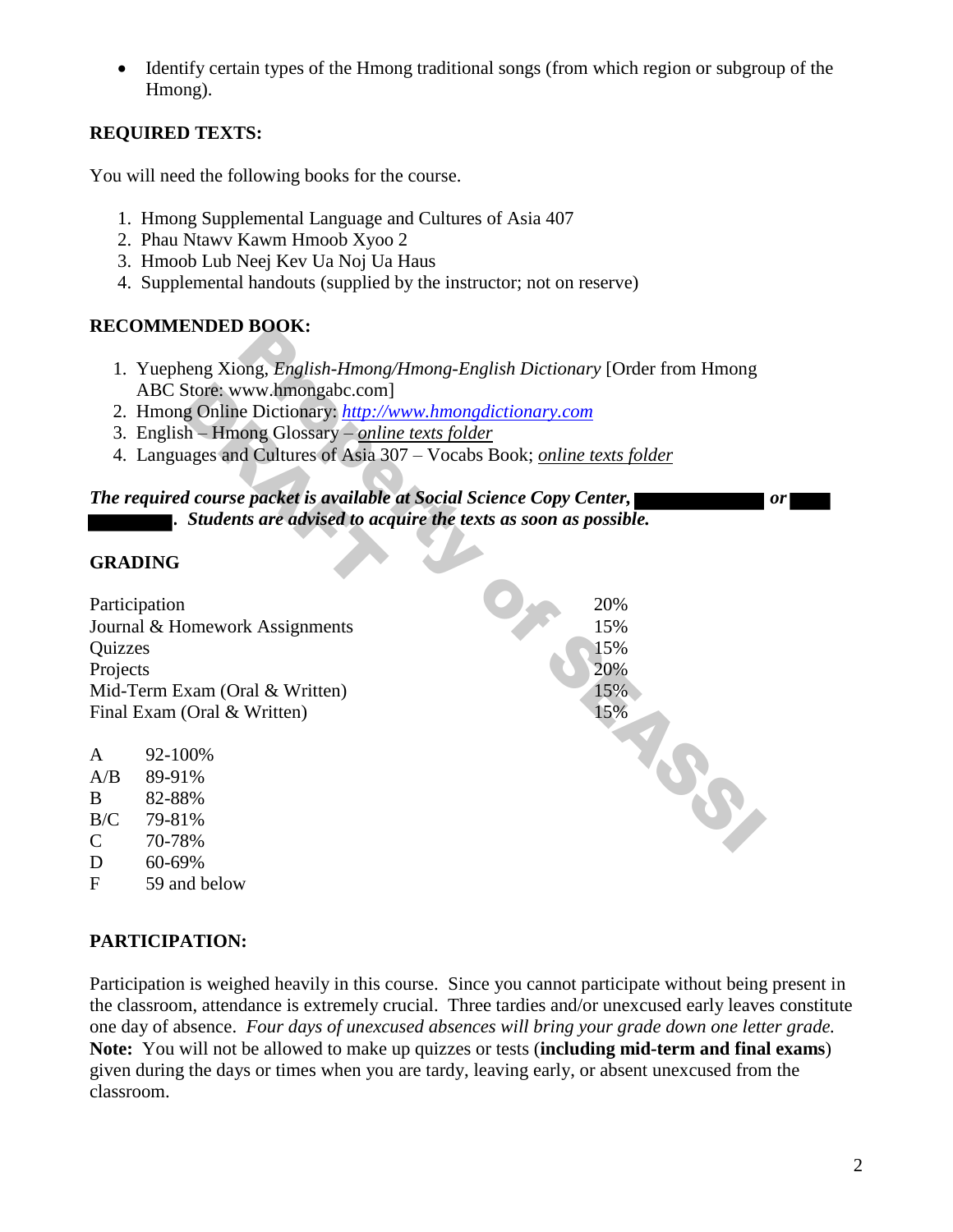## **JOURNAL & HOMEWORK ASSIGNMENTS:**

### **Each student is expected to write two journal entries or one homework assignment per week.**

**JOURNAL** entries must be computer-typed and be between 3 to 4 paragraphs or one page in length (double-spaced 12 point font). Weekly journals are due every **Monday** before class starts. Journal entries can be anything from your daily activities to your learning experience in class, or any current event you came across in the Hmong communities. All journals should be carefully proofread for content, spelling errors, and grammar. Students will be required to correct and re-submit papers with too many mistakes (**no more than 15 mistakes per page**) in order to get full credit (resubmissions are due as specify by instructor). **Note:** Each student is encouraged to come up with his/her own topics.

**HOMEWORK ASSIGNMENTS** include both written and oral work. During the course of the semester, students will occasionally be assigned small projects that may require them to interview someone in the Hmong community on certain topics assigned from instructor. Assignments findings should be shared in class and reports should be turned in for credit. Students may also be required to write short summaries of readings, or do small group projects (translation of English materials to Hmong, community activities...etc...). ors, and gammara. Soucests win to eigique to correct and ressumm poors, and gammara constant and the south of the south of the student is encouraged to come up with his/her on **SIGNMENTS** include both written and oral work **RK ASSIGNMENTS** includents will occasionally be a<br>the Hmong community on c<br>ared in class and reports shoummaries of readings, or do<br>nmunity activities...etc...).

## **QUIZZES:**

There will be a 25 – 30 minutes of quiz every Friday morning on topics covered in class.

# **PROJECTS & ORAL PRESENTATIONS:**

During the eight week sessions, each student is required to do two projects, 7 - 10 pages typed and double-spaced, based on the assignments assign from the instructor. These papers will require interviewing Hmong individual(s) about some aspect of the Hmong history, culture [daily life activities], or society. Oral interviews can be done over the phone or in person. The completed projects will be turned in for grading and present in class orally.

Students will be evaluated by their ability to execute and deliver their oral project to an audience consisting of their peers. It is important for students to know that such ability to memorize accurately and to perform a task orally is crucial to the Hmong language and culture.

**Project 1 (Family Kinship & The Hmong Life (Hmoob Lub Neej):** Students will interview parents, grandparents and family relatives to document their families background (great grandparents, grandparents, parents, & siblings) on both mother and father sides. The aim of this project is for the students to learn about their families' histories and identities (who they are, where they came from, and what they do back in Laos), extended from 1<sup>st</sup> Year Hmong.

**Project 2:** During the course of the 8 weeks, each student is expected to learn several oral skills practiced and valued by the Hmong. This final oral presentation and report required each student to learn to write and to sing one Hmong traditional song (*kwv txhiaj*), [standard three rhyming couplets/verses]. **Note:** Project specification will be given in advanced.

**Note:** *All projects' details and specifications will be provided when the projects are assigned.*